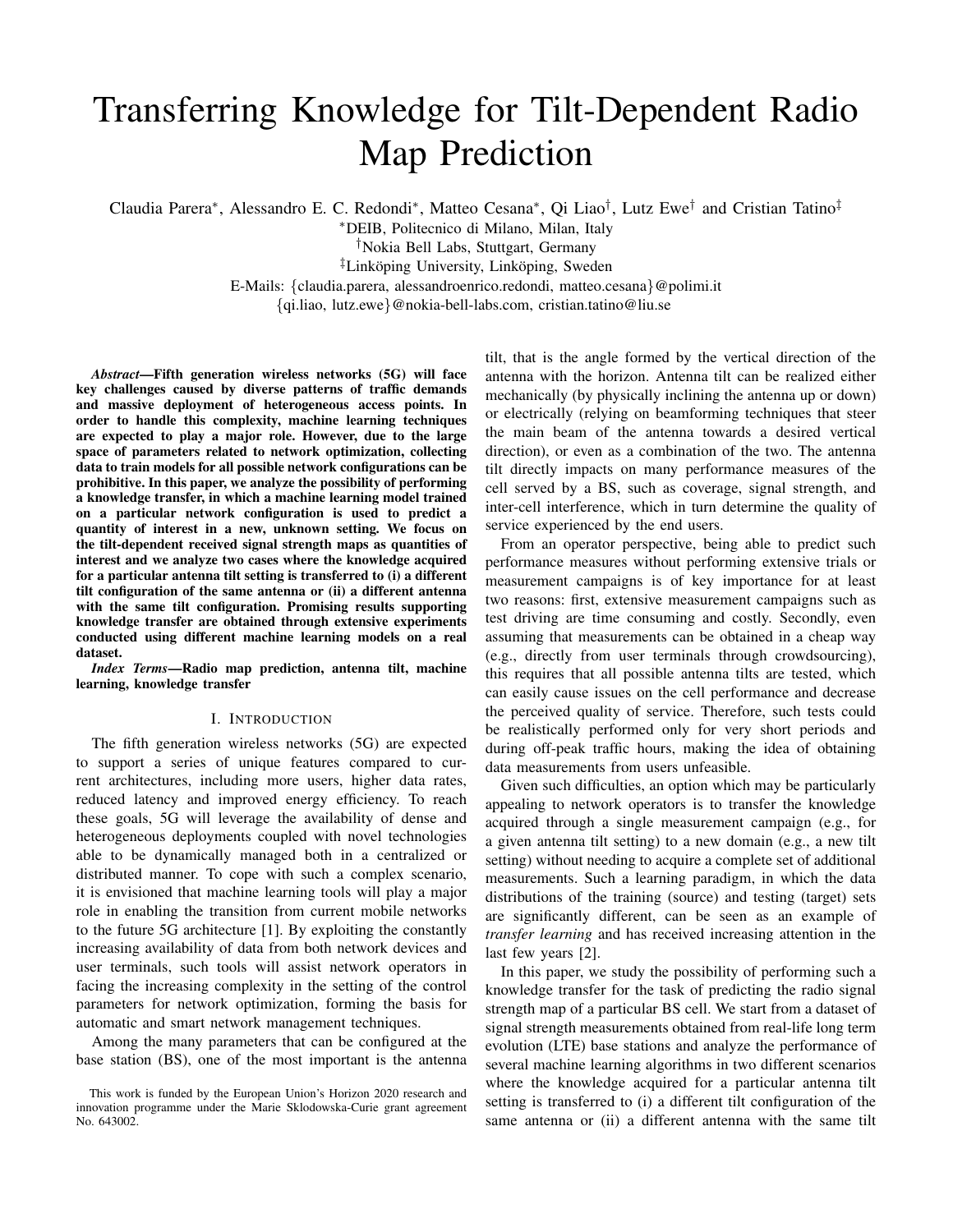configuration.

We show through extensive experiments that transferring knowledge allows for promising prediction performance and that the domain similarity (the difference between training and testing data distributions) plays a role in selecting the machine learning technique that obtains the best performance.

The rest of this paper is organized as it follows: Section II reviews related works in the area of network planning and optimization, with particular focus on those works dealing with antenna tilt. Section III describes in details the scenario under consideration, while Section IV focuses on the machine learning tools used for this work. Experiments and discussion on the obtained results are reported in Section V. Finally, Section VI concludes the paper and describes future work directions.

#### II. RELATED WORK

Recent works have studied the importance of antenna tilt in the context of network planning and optimization problems.

The literature can be broadly categorized in two areas: (i) network optimization through antenna tilt adjustment and (ii) prediction of tilt-dependent radio maps. With reference to the former area, in [3], a method for finding the optimal antenna tilts in a heterogeneous network is proposed. The method is built on a reinforcement learning algorithm which adapts the antenna tilts to the specific network load conditions in order to maximize the user throughput fairness and the overall energy efficiency. Results on simulated data demonstrate that the proposed method outperforms a fixed strategy for the antenna tilts. A similar approach is taken by the authors of [4], where reinforcement learning is again used to optimize the antenna tilts, this time with the objective of maximizing the overall data rate of the network. Finally, the work in [5] proposes a general machine learning-based network planning tool. The flexibility of the approach is demonstrated with examples, including readjusting the antenna tilts to compensate for loss of service caused by faulty cells.

As for the second area of works, the work in [6] proposes a geometrical-based extension to different traditional logdistance path loss models (Okumura-Hata, Walfisch-Ikegami) to take into account the antenna tilt during the prediction of the signal strength at a given distance from the base station. The proposed extension, named vertical gain correction (VGC), is calculated directly from the antenna patterns provided by the manufacturer and is added to the signal strength estimated by the path loss models to compensate for the antenna tilt. Experimental results on data collected from LTE base stations show that the VGC improves the signal strength prediction performance compared to traditional models. Such method is then used to compute predictions that are used in a following work [7] to optimize the antenna tilts in order to maximize the capacity and coverage of a simulated LTE network. The predictive performance are reported to be lower for locations close to the antenna. Similarly, the work in [8] investigates the effect of antenna tilt on radio maps, comparing the path loss models developed by 3GPP for different propagation environments [9]

with the results obtained by a ray tracing tool able to take into account antenna tilts. Results demonstrate that changing antenna tilt has a significant impact on the shadowing map, therefore calling for a rethinking of currently available 3GPP propagation models and assumptions, which apply identical shadowing map independently from the antenna tilt.

Our work shares the same research objectives of this second class with one fundamental novelty: in all the aforementioned works, the domain of the data used for predicting the signal strength is similar (if not the same) to the target domain; as an example, the signal strength radio map of an antenna under a given tilting configuration is interpolated or predicted out of available signal strength samples collected for the same antenna in the same tilting configuration. We also analyze the cases where the performance of target antenna configuration is predicted by using training dataset collected under different configurations or even referring to a totally different antenna.

## III. PROBLEM STATEMENT AND BACKGROUND

In this paper we address the following problem in mobile radio networks: *"how to predict the performance of a given network configuration by leveraging performance information of diverse network configurations"*. The performance measure that we target here is the received signal strength in the downlink and the network configuration domains include the tilting configuration of the emitting base stations.

Assume  $K$  base stations are deployed in the area under analysis. Each base station can work in  $H$  different tilt configurations, indexed by  $h = 1, \ldots, H$ . Let  $s_{k,h}(\mathbf{x}_i)$ , be the measured signal strength received at location  $x_i = \{y_i, z_i\}$ , from the kth base station when running the  $h$ -th tilt configuration, where  $y_i$  and  $z_i$  indicate the latitude and the longitude of the *i*-th location, respectively. Let  $\mathcal{M}_k^h$  be the set of location indexes where measurements for base station  $k$  running configuration h have been taken.

The problem at hand can be defined as follows: given  $\{s_{k,h}(\mathbf{x}_i): i \in \mathcal{M}_k^h\}$ , estimate the unknown signal strength  $\hat{s}_{m,n}(\mathbf{x}_i)$  at the same or different locations,  $\mathbf{x}_i$ , under diverse and different network configuration domains, that is  $x_j$ ,  $j \in \mathcal{M}_m^n$  with  $m \neq k$  and/or  $n \neq h$ .

The dataset used in this work is composed of reference signal received power (RSRP) outdoor measurements collected in Espoo, Finland in November 2016 out of two LTE commercial base stations with three different 120° sectors each and operating at 2.6 GHz (see Fig. 1 reporting the positions of the two antennas and the representation of the target area). Out of the two antennas, we focus here on three physical cell identifiers (PCIs) which will be referred to as PCI 1, 2 and 3. PCIs 1 and 2 refer to two different sectors of the same base stations, whereas PCI 3 is a sector of a totally different base station.

The RSRP measurements were collected using an Android device equipped with an application capable of storing the RSRP from all the received cells, the cell identifier, the GPS position of the device and the timestamp. Such measurements were carried out at a frequency of 1 Hz while walking along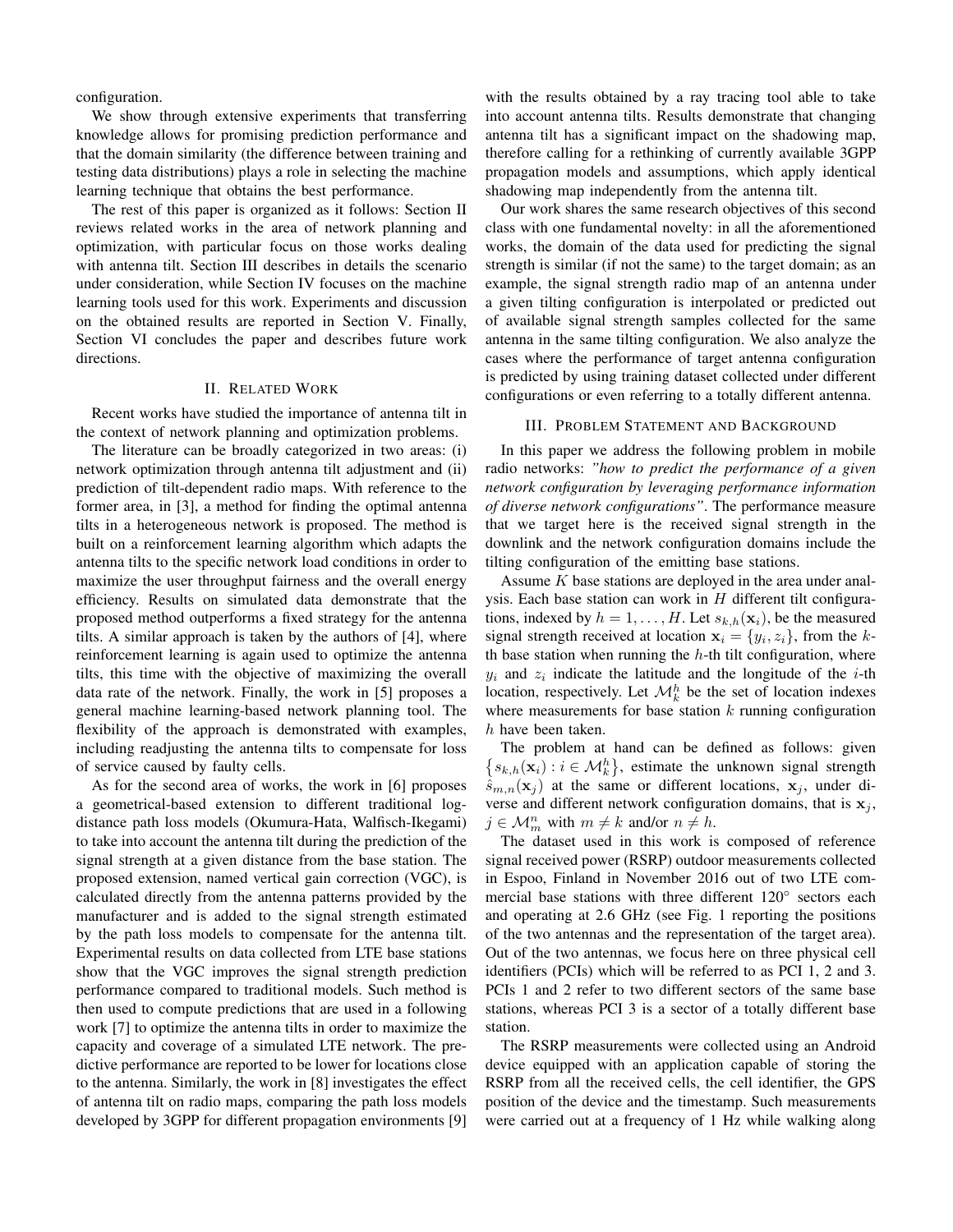| <b>PCI</b> | total tilt setting (in degrees) |
|------------|---------------------------------|
|            | 3,5,6,7,9                       |
|            | 3,5,6,7,9                       |
|            | 5.6.9                           |

TABLE I: Available down-tilt configurations.



Fig. 1: Map showing the base stations position and the PCIs (sectors) in the reference dataset.

a route of about 8 km within each cell coverage area, with a minimum and maximum distance from the base station of 30 m and 900 m respectively. The testing paths were designed to include varied propagation conditions: university campus with two- or three-story buildings, residential areas, parking lots, lower density rural and open area with different types of roads (i.e. pedestrian, cycling and main roads). Each testing path was walked once for each electronic tilt setting. The different tilt configurations are shown in Table I. The receiver was placed at the height of 1.5 m and always kept with the same orientation. The weather conditions were stable and cloudy and the road was covered by snow for most of the measurement campaign. In total, about  $3 \cdot 10^5$  RSRP measurements were obtained. Each observation contains the following fields: the measurement position, the RSRP value, the corresponding PCI and the timestamp. The raw dataset was pre-processed to remove outliers and corrupted samples: as an example, at the beginning of each experiment the GPS receiver takes some time to set up, recording incorrect position. Moreover, the RSRP values are averaged over grid segmentation of the map, with the grid size of 20 m  $\times$  20 m. After the pre-processing steps, the dataset was reduced to about  $3.5 \cdot 10^3$  observations per PCI and per tilt configuration, for a total of about  $5 \cdot 10^4$ measurements.

## IV. PREDICTION APPROACHES

In this section, we describe two different prediction approaches. The first one leverages spatial information only (latitude and longitude) to predict the signal strength; conversely, the second approach adopts a larger set of features to capture path loss and propagation properties.

#### *A. Location-Only Approaches*

Based on the strong spatial correlation between signal strength and location, three different techniques have been used:

*Baseline:* The *Baseline (B)* method takes as the predicted value of signal strength for a target position x the signal strength of the closest point  $x_i$  available in the training dataset  $M$ . This method is essentially k-nearest neighbors (k-NN) with  $k = 1$ . Formally,

$$
\hat{s}(\mathbf{x}) = s(\mathbf{x}_i), \qquad \mathbf{x}_i = \operatorname*{arg\,min}_{\mathbf{x}_i, i \in \mathcal{M}} d(\mathbf{x}, \mathbf{x}_i). \tag{1}
$$

*Adjusted Baseline:* As proposed in [6], the *Baseline* method can be extended by leveraging *a priori* information on the radiation pattern of the reference antenna. Formally, the *Adjusted Baseline (AB)* predicts the value of the signal strength as:

$$
\hat{s}(\mathbf{x}) = s(\mathbf{x}_i) + \Delta_H(\mathbf{x}, \mathbf{x}_i) + \Delta_V(\mathbf{x}, \mathbf{x}_i), \quad \mathbf{x}_i = \underset{\mathbf{x}_i, i \in \mathcal{M}}{\arg \min} d(\mathbf{x}, \mathbf{x}_i),
$$
\n(2)

being  $\Delta_H(\mathbf{x}, \mathbf{x}_i)$  and  $\Delta_V(\mathbf{x}, \mathbf{x}_i)$  the difference of the antenna horizontal and vertical gain respectively in the directions towards the target position x and the closest known position  $x_i$ . Formally,

$$
\Delta_H(\mathbf{x}, \mathbf{x}_i) = \eta(\mathbf{x}) - \eta(\mathbf{x}_i) \text{ and } \Delta_V(\mathbf{x}, \mathbf{x}_i) = \gamma(\mathbf{x}) - \gamma(\mathbf{x}_i),
$$

where  $\eta()$  and  $\gamma()$  are the horizontal and vertical gain of the antenna respectively.

*k-Nearest Neighbors with Inverse Distance Weighting:* This technique extends the classical nearest neighbor approaches [10] and predicts the signal at an unknown target location as a weighted average of the signals at the  $k$  closest known locations:

$$
\hat{s}(\mathbf{x}) = \sum_{i \in \mathcal{M}(\mathbf{x})} w_i s(\mathbf{x}_i).
$$
 (3)

The set  $\mathcal{M}(x)$  includes the indexes of the k locations which are geographically closest to the target unknown location x. Weights  $w_i$  are chosen to be inversely proportional to the distance  $d(\mathbf{x}_i, \mathbf{x})$  and normalized to sum to unity, that is:

$$
w_i = \frac{d(\mathbf{x}_i, \mathbf{x})^{-1}}{\sum_{j \in \mathcal{M}(\mathbf{x})} d(\mathbf{x}_j, \mathbf{x})^{-1}}.
$$
 (4)

#### *B. Geometric-aware Approaches*

Location-only approaches tend to produce good results under ideal conditions, when the available labeled dataset is rich enough and the reference area is sampled uniformly. On the other hand, when the available dataset is sparsely sampled in space, then the location-only approaches may fail. Therefore, we have resorted to more complex prediction models leveraging additional features besides location. Namely, being  $x_A$  the antenna location and x the target position, the following set of features is considered for the prediction task (see Figure 2):

- the physical *distance* between the antenna and the measurement position,  $d(\mathbf{x}, \mathbf{x}_A)$ ;
- the *relative elevation angle* between the down-tilt of the antenna and the vertical direction from the antenna emitting element to the measurement position, defined as:

$$
\delta_1 = 90^\circ - (\alpha_A + \alpha_E),\tag{5}
$$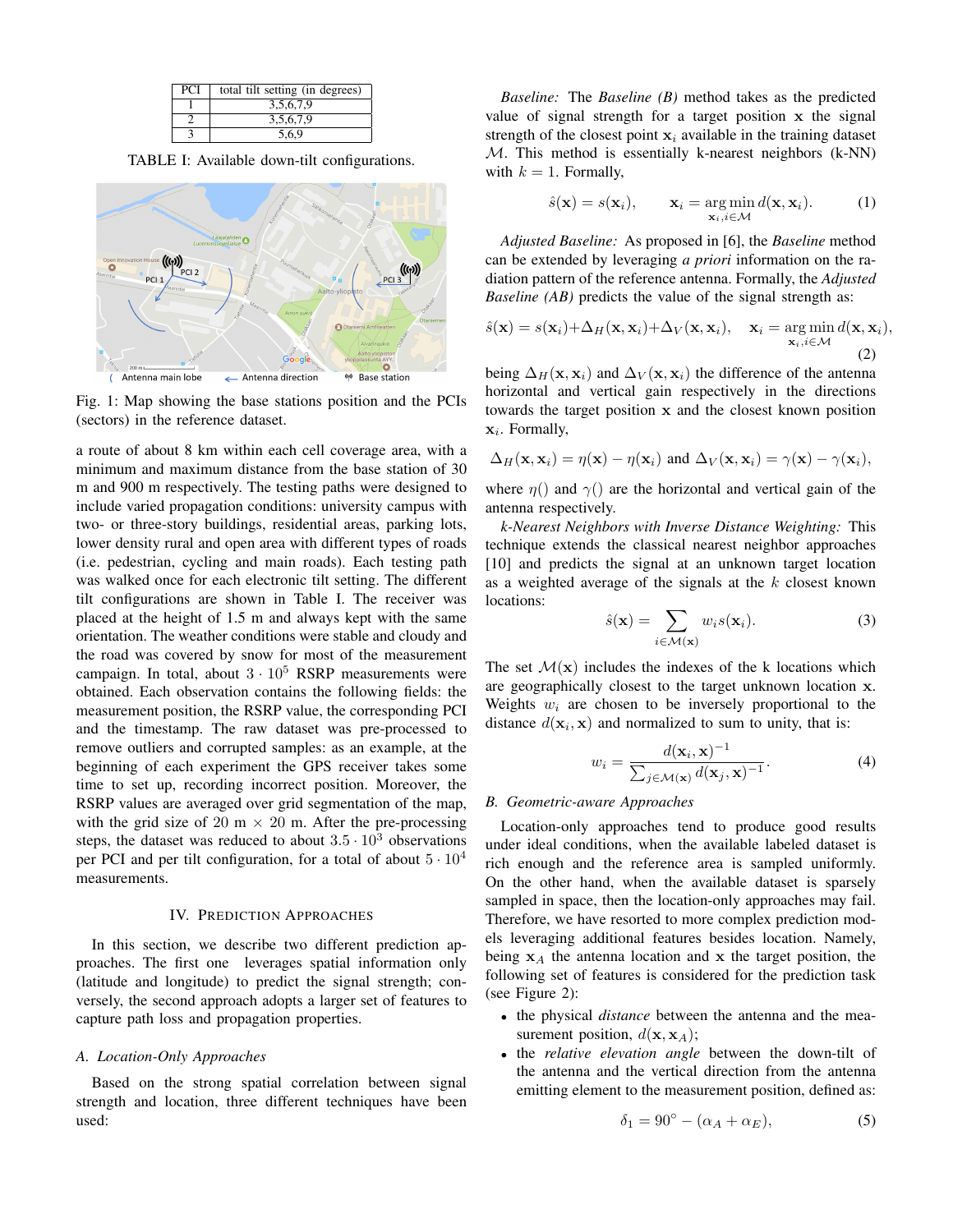

Fig. 2: Relative angles in the vertical (left) and horizontal (right) planes between the antenna pointing direction and the direction towards the test position x.

being  $\alpha_A$  the antenna down-tilt (mechanical plus electrical) and  $\alpha_E$  the angle at which the antenna "sees" the target position;

• the *relative azimuth* between the horizontal orientation of the antenna and the horizontal direction to the measurement position defined as:

$$
\delta_2 = \beta_A - \beta_E,\tag{6}
$$

being  $\beta_A$  the horizontal orientation of the antenna and  $\beta_E$  the horizontal orientation of the target position with respect to the antenna position.

• the *tilt* configuration of the antenna,  $\alpha_A$ .

Each signal strength sample in the training dataset is therefore associated to a feature vector  $\mathcal{X} = \{1, d, \delta_1, \delta_2, \alpha_A\}^T$ , after applying the logarithm transformation to  $d$ , given that RSRP samples are measured in dBm.

*Multivariate Linear Regression:* A linear model can be trained to relate the measured signal strength in a position to the corresponding feature vector. Given a target position x, the predicted signal strength is modeled as:

$$
\hat{s}(\mathbf{x}) = \mathbf{\Theta}^T \mathcal{X},
$$

being Θ the parameter vector of the linear model.

*Random Forest: Random forest (RF)* is one of the ensemble methods used for classification and regression purposes. The algorithm introduced by Ho [11] in 1995, and later extended by Breiman and Cutler [12], uses the idea of bagging to perform predictions. During the process several trees are grown independently using different bootstrapped samples of the data and majority voting or averaging are used for the final prediction. In contrast to traditional trees, the variable used to perform the split in each node is chosen randomly from a set of predictors [12]. RF is known to sometimes outperform other machine learning techniques such as Neural Networks due to its resistance to overfitting [13].

*XGBoost:* Boosting is a technique that can be used to improve the performance of a generic machine learning algorithm, by iteratively tuning a model each time giving more importance to mispredicted test samples [14]. Here we use a particular version of boosting called XGBoost [15], which unifies several ideas: Gradient Boosting, regularization to avoid over fitting, column sampling taken from RF and sparse data manipulation.

#### V. EXPERIMENTS

Inspired by the concept of *transfer learning* [2], we evaluate here the performance of different prediction approaches when varying the *degree of similarity* of the datasets (domains) used for training and testing. The quantitative measure to capture domain similarity used in the analysis is the Kullback-Leibler divergence index (KL) [16] which measures the relative entropy of a given probability distribution with respect to another one. Namely, given two reference datasets, one used for training and one used for testing, we derive the KL divergence indexes of the probability distributions of the logarithm of the distance (d), relative angle ( $\delta_1$ ) and relative azimuth ( $\delta_2$ ) of the two datasets. In details, the range of distances, relative angles and relative azimuth contained in the two datasets was uniformly quantized to  $k$  intervals, further deriving the related discrete probability distributions. For example, the symmetric KL divergence index of the distance probability distributions in one training and one testing dataset is given by:

$$
D_{KL}(d) = \sum_{i=1}^{k} P_d^{(\text{tr})}(i) \log \frac{P_d^{(\text{tr})}(i)}{P_d^{(\text{te})}(i)} + \sum_{i=1}^{k} P_d^{(\text{te})}(i) \log \frac{P_d^{(\text{te})}(i)}{P_d^{(\text{tr})}(i)},
$$
\n
$$
(c)
$$

where  $P_d^{\text{(tr)}}$  $P_d^{\text{(tr)}}(i)$  and  $P_d^{\text{(te)}}$  $d_d^{(\text{te})}(i)$  with  $i = 1...k$  defining the discrete probability distributions of the distance in the training and testing dataset respectively. Similar definitions hold for the KL divergence indexes related to the relative angle,  $\delta_1$ and relative azimuth  $\delta_2$ . Finally, to give a more succinct representation of domain similarity, we introduce the domain distance measure (DD) by summing the three indexes together, that is:

$$
DD = D_{KL}(d) + D_{KL}(\delta_1) + D_{KL}(\delta_2). \tag{8}
$$

Prediction quality is assessed through the mean absolute error (MAE) and the mean absolute percentage error (MAPE), defined in Eq. (9), Eq. (10), respectively, where  $n$  is the number of target positions in the testing dataset.

$$
MAE(s, \hat{s}) = \frac{1}{n} \sum_{i=0}^{n-1} |s_i - \hat{s}_i|
$$
 (9)

$$
MAPE = \frac{100}{n} \sum_{i=0}^{n-1} \left| \frac{s_i - \hat{s}_i}{s_i} \right|.
$$
 (10)

# *A. Tilt-to-Tilt Knowledge Transfer*

In *Tilt-to-Tilt* knowledge transfer, we use a dataset obtained under a given tilt setting to predict the performance of the same antenna under a different tilt configuration. Table II reports the results obtained by the different prediction approaches described in Section IV when considering PCI 1 and different combinations for the training and testing tilt conditions. The text in the table header explains the knowledge transfer involved in the experiment: as an example, the first two columns  $(2\rightarrow)$  refer to the case where the training set was obtained with an antenna tilt of 2 degrees and the tilt configuration for the test set was 3 degrees.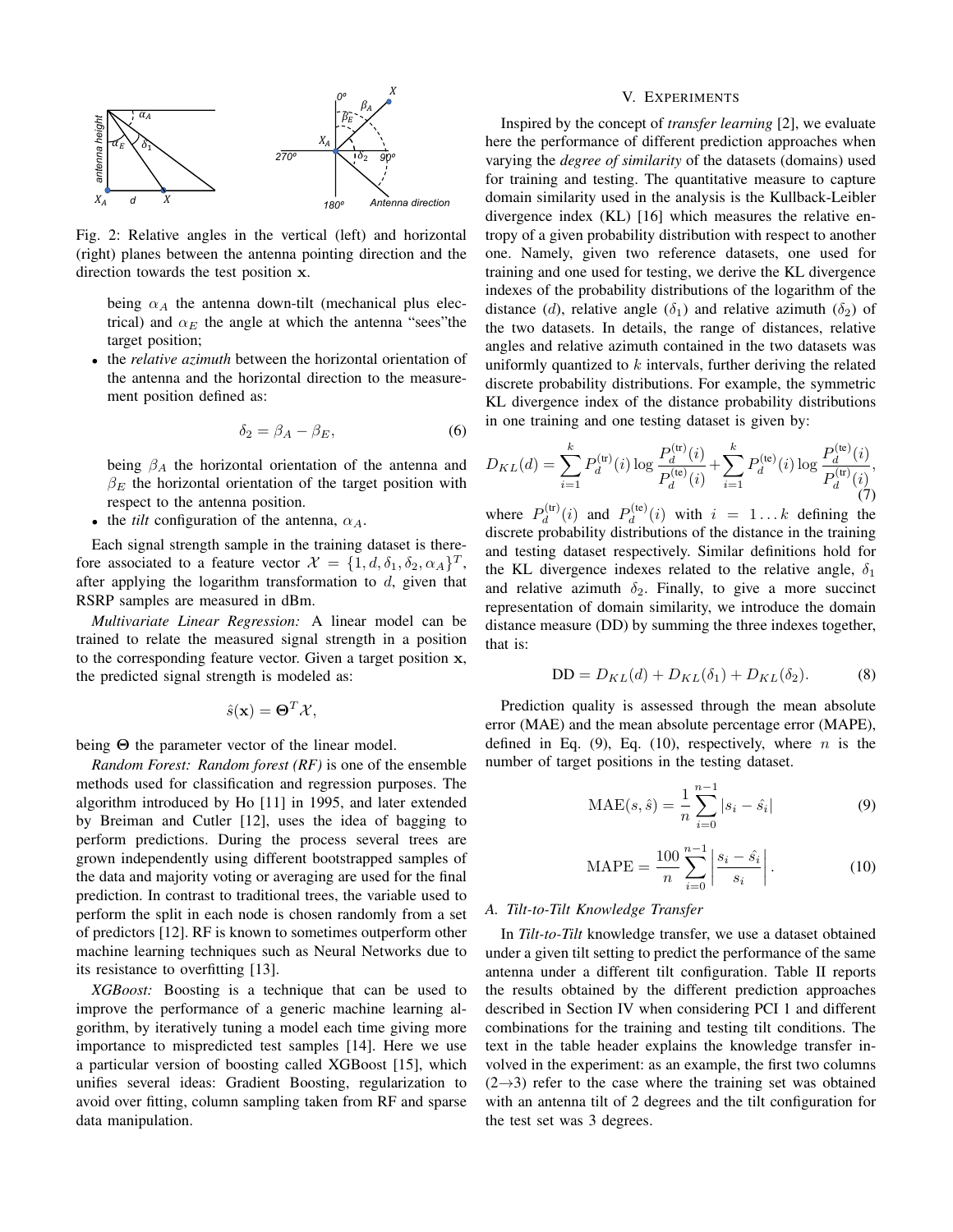|                         | Tilt $2 >$ Tilt 3       |      | Tilt $4$ ->Tilt 3                |      | Tilt $6$ ->Tilt 3       |       |
|-------------------------|-------------------------|------|----------------------------------|------|-------------------------|-------|
|                         | DD                      |      | DD                               |      | <b>DD</b>               |       |
|                         | 0.21<br>$MAPE\%$<br>MAE |      | 0.55<br>$\mathbf{MAPE}\%$<br>MAE |      | 2.58<br>$MAPE\%$<br>MAE |       |
| в                       | 4.02                    | 4.03 | 5.27                             | 5.23 | 7.15                    | 7.31  |
| AВ                      | 4.45                    | 4.47 | 7.49                             | 7.64 | 11.03                   | 10.86 |
| $k-NN$                  | 3.9                     | 3.92 | 5.26                             | 5.19 | 6.69                    | 6.83  |
| LR                      | 7.75                    | 8.2  | 7.6                              | 8.1  | 8.15                    | 8.83  |
| RF                      | 3.89                    | 4.11 | 5.41                             | 5.38 | 6.06                    | 6.02  |
| $\overline{\text{XGB}}$ | 4.33                    | 4.41 | 4.68                             | 4.89 | 6.25                    | 6.59  |

TABLE II: Prediction performance of different algorithms under *tilt-to-tilt* knowledge transfer for reference PCI 1.

From the results in Table II, we can make the following observations.

- The prediction error is impacted by the training and test domain distance. As the domain distance increases, the prediction performance decreases for all tested algorithms.
- Notably, location-only approaches (first three rows in Table II) and geometric-aware prediction approaches (last three rows) perform similarly when domain distance is small, whereas geometric-aware approaches have better performance when the domain distance increases. This is because, geometric-aware approaches better capture the physical properties of channel propagation, thus being more robust against the cross-domain missing information.
- RF generally provides a good prediction performance, regardless of the domain difference.

Similar results obtained for other PCIs are not reported here for the sake of brevity.

To further investigate the impact of the domain distance measure, we have considered the cases where the training dataset is integrated with samples taken from the test domain. Figure 3 refers to the cases where increasing percentages of the training dataset samples (tilt configuration 6) are replaced by samples from the testing domain (tilt configuration 3). Sampling is performed randomly and results are averaged over 10 different trials. Fig. 3a and Fig. 3b report the value of the Domain Distance measure and the MAPE when varying the percentage of testing samples added to the training datasets. All tested methods show decreasing prediction error as the distance between domains decreases.

# *B. PCI-to-PCI Knowledge Transfer*

In case of PCI-to-PCI knowledge transfer, a dataset referring to one antenna and a given tilt configuration is used to train the models to predict the signal strength of another antenna in the same tilt configuration. Table III reports the same information as Table II when training and test datasets refer to different antennas (PCIs). In general, the prediction error is higher with respect to the case of *Tilt-to-Tilt* knowledge transfer as training and test datasets are more dissimilar. As already observed in case of *Tilt-to-Tilt* knowledge transfer, the error is smaller when the domain difference is smaller for all the tested algorithms.



Fig. 3: Relationship between Domain Distance and MAPE (a), (b): training on tilt 6, testing on tilt 3 for PCI 1.

|      |       | PCI $1 -$ >PCI $2$      | PCI $3$ ->PCI $2$ |          |  |
|------|-------|-------------------------|-------------------|----------|--|
|      |       | $\overline{\mathbf{D}}$ | $\overline{DD}$   |          |  |
|      |       | 1.89                    | 1.76              |          |  |
|      | MAE   | $MAPE\%$                | <b>MAE</b>        | $MAPE\%$ |  |
| R    | 8.41  | 8.63                    | 10.27             | 11.09    |  |
| AB   | 8.41  | 8.63                    | 10.27             | 11.09    |  |
| k-NN | 8.2   | 8.43                    | 10.27             | 11.08    |  |
| LR   | 11.39 | 11.21                   | 8.53              | 8.95     |  |
| RF   | 11.37 | 11.2                    | 8.58              | 8.85     |  |
| XGB  | 11.06 | 10.97                   | 8.88              | 9.02     |  |

TABLE III: Prediction performance of different algorithms under *PCI-to-PCI* knowledge transfer for reference tilt 2.

The same strategy of taking samples of the testing data to train the model can be applied when transferring knowledge from PCI to PCI. Figures 4a and 4b report the value of the Domain Distance measure and the average prediction error when varying the percentage of samples from the testing domain (PCI 2) added to the training datasets (PCI 1). Figures 4c and 4d report the same graphs for the case of training over PCI 3 and testing over PCI 2. In both cases the average error decreases sharply when adding 20% of the testing dataset to the training dataset. Notably, the prediction performance levels off and does not improve much when going beyond 20%.

### VI. CONCLUSIONS

In this paper we addressed the problem of predicting the signal strength in the downlink of a real LTE network where the antennas can be tuned to operate with different tilting antenna configurations. Different prediction approaches